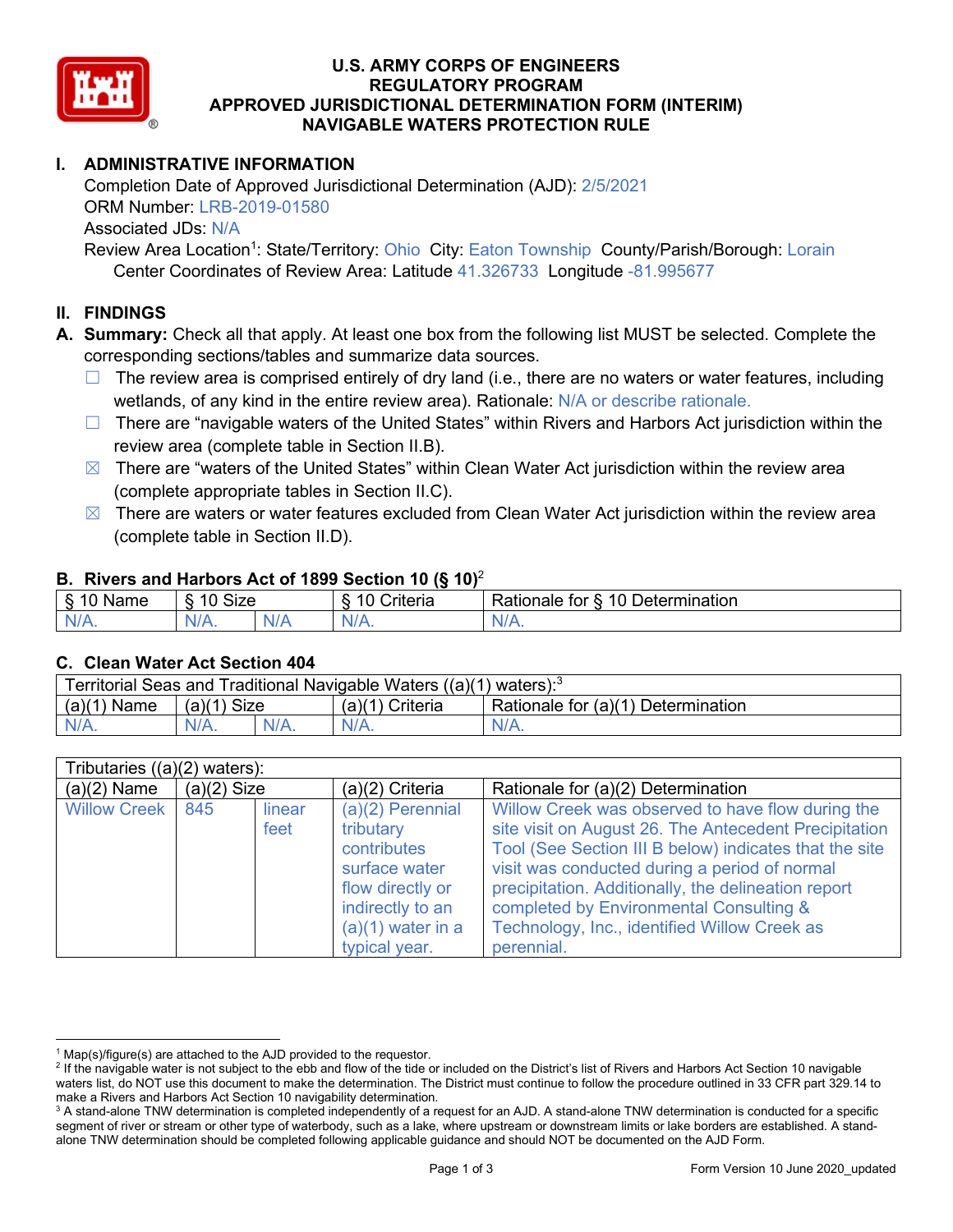

### **U.S. ARMY CORPS OF ENGINEERS REGULATORY PROGRAM APPROVED JURISDICTIONAL DETERMINATION FORM (INTERIM) NAVIGABLE WATERS PROTECTION RULE**

| Lakes and ponds, and impoundments of jurisdictional waters $((a)(3)$ waters): |               |         |                   |                                    |  |
|-------------------------------------------------------------------------------|---------------|---------|-------------------|------------------------------------|--|
| $(a)(3)$ Name                                                                 | $(a)(3)$ Size |         | $(a)(3)$ Criteria | Rationale for (a)(3) Determination |  |
| $N/A$ .                                                                       | $N/A$ .       | $N/A$ . | $N/A$ .           | $N/A$ .                            |  |

| Adjacent wetlands $((a)(4)$ waters): |               |         |                                                            |                                                                                         |  |  |
|--------------------------------------|---------------|---------|------------------------------------------------------------|-----------------------------------------------------------------------------------------|--|--|
| $(a)(4)$ Name                        | $(a)(4)$ Size |         | $(a)(4)$ Criteria                                          | Rationale for (a)(4) Determination                                                      |  |  |
| <b>Wetland K</b>                     | 1.09          | acre(s) | $(a)(4)$ Wetland<br>abuts an $(a)(1)$ -<br>$(a)(3)$ water. | Wetland K was observed to physically abut an a(2)<br>perennial tributary, Willow Creek. |  |  |

# **D. Excluded Waters or Features**

| Excluded waters $((b)(1) - (b)(12))$ : <sup>4</sup> |                                                                 |                  |                                    |                                                                                                                                                                                                                                                                                                                                                                                                                                                                                                                                                                                                                                                                                                                                                                                                                                                                                                                               |  |
|-----------------------------------------------------|-----------------------------------------------------------------|------------------|------------------------------------|-------------------------------------------------------------------------------------------------------------------------------------------------------------------------------------------------------------------------------------------------------------------------------------------------------------------------------------------------------------------------------------------------------------------------------------------------------------------------------------------------------------------------------------------------------------------------------------------------------------------------------------------------------------------------------------------------------------------------------------------------------------------------------------------------------------------------------------------------------------------------------------------------------------------------------|--|
| <b>Exclusion</b>                                    | <b>Exclusion Size</b>                                           |                  | Exclusion <sup>5</sup>             | Rationale for Exclusion Determination                                                                                                                                                                                                                                                                                                                                                                                                                                                                                                                                                                                                                                                                                                                                                                                                                                                                                         |  |
| Name                                                |                                                                 |                  |                                    |                                                                                                                                                                                                                                                                                                                                                                                                                                                                                                                                                                                                                                                                                                                                                                                                                                                                                                                               |  |
| Wetlands D,<br>E, F, G, I, J, L<br>and N            | 0.67, 0.26,<br>0.23, 3.45,<br>0.08, 0.44,<br>$0.59$ and<br>0.21 | $\text{acre}(s)$ | $(b)(1)$ Non-<br>adjacent wetland. | Wetlands D, E, F, G, I, J, L and N do not meet<br>any of the four criteria that would make an $(a)(4)$<br>adjacent water subject to jurisdiction under<br>Section 404 of the Clean Water Act. These<br>wetlands were circumnavigated during the site<br>visit. No defined channels/tributaries/ditches<br>were observed flowing from these wetlands to<br>any (a)(1-3) water. Based on site observations<br>there is no evidence that the nearest $a(1-3)$<br>water would flood any of the wetland areas at<br>least once during a typical year. Willow Creek<br>was observed to have debris/leaf wracking<br>approximately 5 feet above ordinary high water.<br>All of these wetlands are located more than 5<br>feet from the ordinary high water elevation of<br>Willow Creek. Also, there are no natural or<br>manmade berms with a connection such as a<br>culvert located between any a(1-3) water and<br>this wetland. |  |

## **III. SUPPORTING INFORMATION**

**A. Select/enter all resources** that were used to aid in this determination and attach data/maps to this document and/or references/citations in the administrative record, as appropriate.

 $\boxtimes$  Information submitted by, or on behalf of, the applicant/consultant: Surface Water Delineation Report, Woods at Eaton Subdivision, Eaton Township, Lorain County, Ohio, Woods at Eaton LLC, prepared by ECT, December 16, 2019

This information is sufficient for purposes of this AJD. Rationale: The Corps has reviewed the information in the report and has determined it is sufficient.

<sup>4</sup> Some excluded waters, such as (b)(2) and (b)(4), may not be specifically identified on the AJD form unless a requestor specifically asks a Corps district to do so. Corps districts may, in case-by-case instances, choose to identify some or all of these waters within the review area.

 $5$  Because of the broad nature of the (b)(1) exclusion and in an effort to collect data on specific types of waters that would be covered by the (b)(1) exclusion, four sub-categories of (b)(1) exclusions were administratively created for the purposes of the AJD Form. These four sub-categories are not new exclusions, but are simply administrative distinctions and remain (b)(1) exclusions as defined by the NWPR.